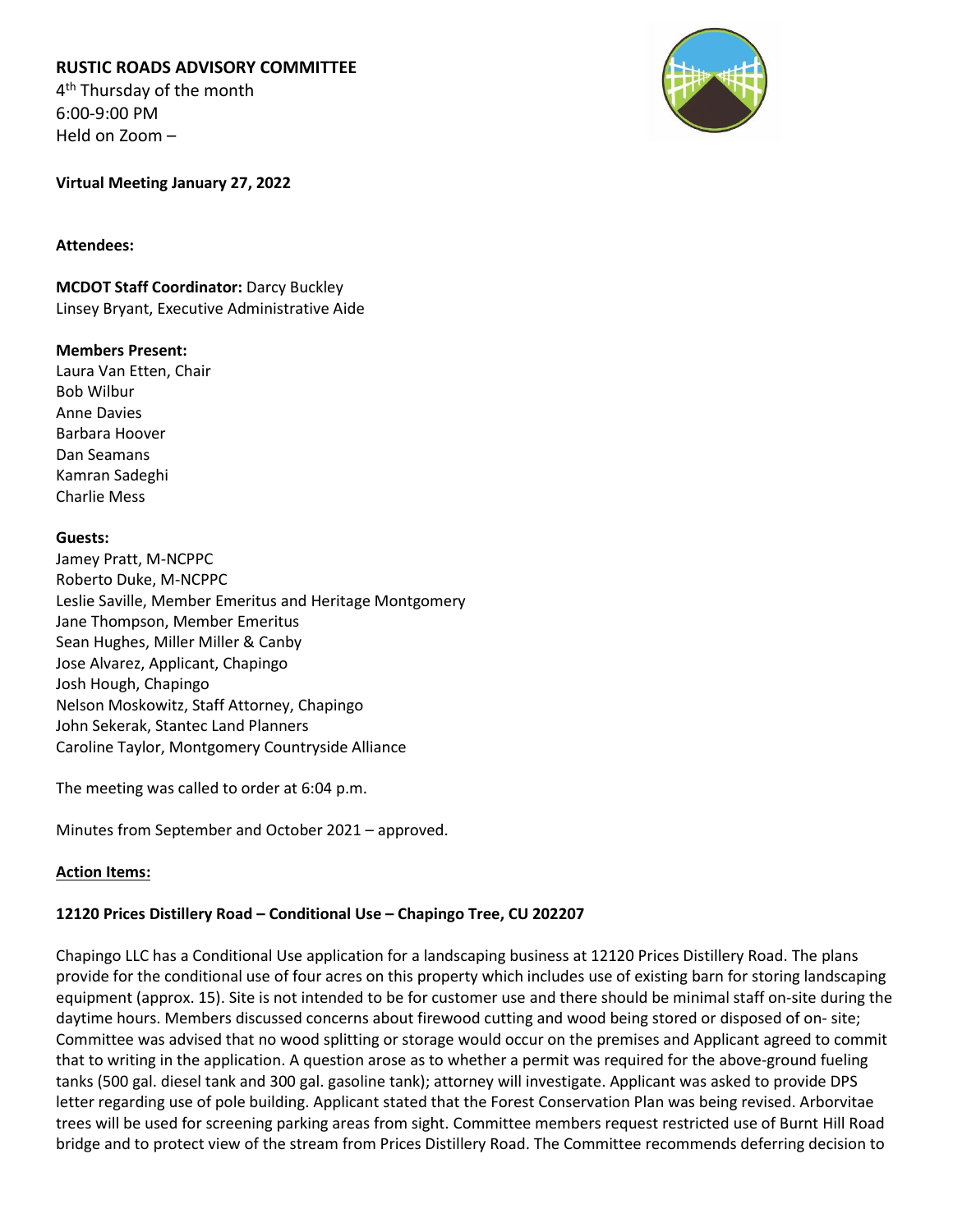until application is finalized. Jamey Pratt of Planning Department stated that Rebeccah Ballo of Historic Preservation will give input on the historic John M. King barn.

## **11410 Game Preserve Road – Driveway Concept Plan**

Applicant submitted concept plan to construct house on this property along with driveway onto Game Preserve. It was also noted that a waiver was going to be submitted to have septic system instead of public sewer. Committee agreed to draft letter of support for construction of the home at the back of the property, along with notation that forest should be retained between house and road. The Committee is not supportive of a septic system that would remove trees along the road, particularly since the public sewer line is only 150 feet away.

## **Letter to Maryland Historical Trust**

Proposal was presented to the committee to draft a letter of support for Suzy Hanson, a citizen advocacy award nominee, on behalf of the Rural Roads Program for Frederick County. Committee unanimously approved motion to draft letter of support.

## **Discussion:**

# **MCDOT Budget Briefing – Capital and Operating**

Committee was briefed on the operating and capital budget process and directed to the Office of Management and Budget's Open Budget website for more detailed information.

### **Informational Items:**

## **Update – Jerusalem Road Brewery Driveway**

A site-visit was conducted; members were concerned that there was no permit and no review.

## **Master Plan Update**

Updates continue and a briefing to the Planning Board is planned for late February.

#### **Committee Member Training**

Notified members on required training that needs to be completed**.** 

#### **Schaeffer Road Bridge**

No update. Members discussed reviewing requirements for preservation to maintain the National Register eligibility status.

## **Civic Outreach**

A slideshow presentation was shown as developed by Committee member Barbara Hoover, in her position as Civic Association representative outside the Ag Reserve, which will educate communities on the history of and the need for the Rustic Roads program.